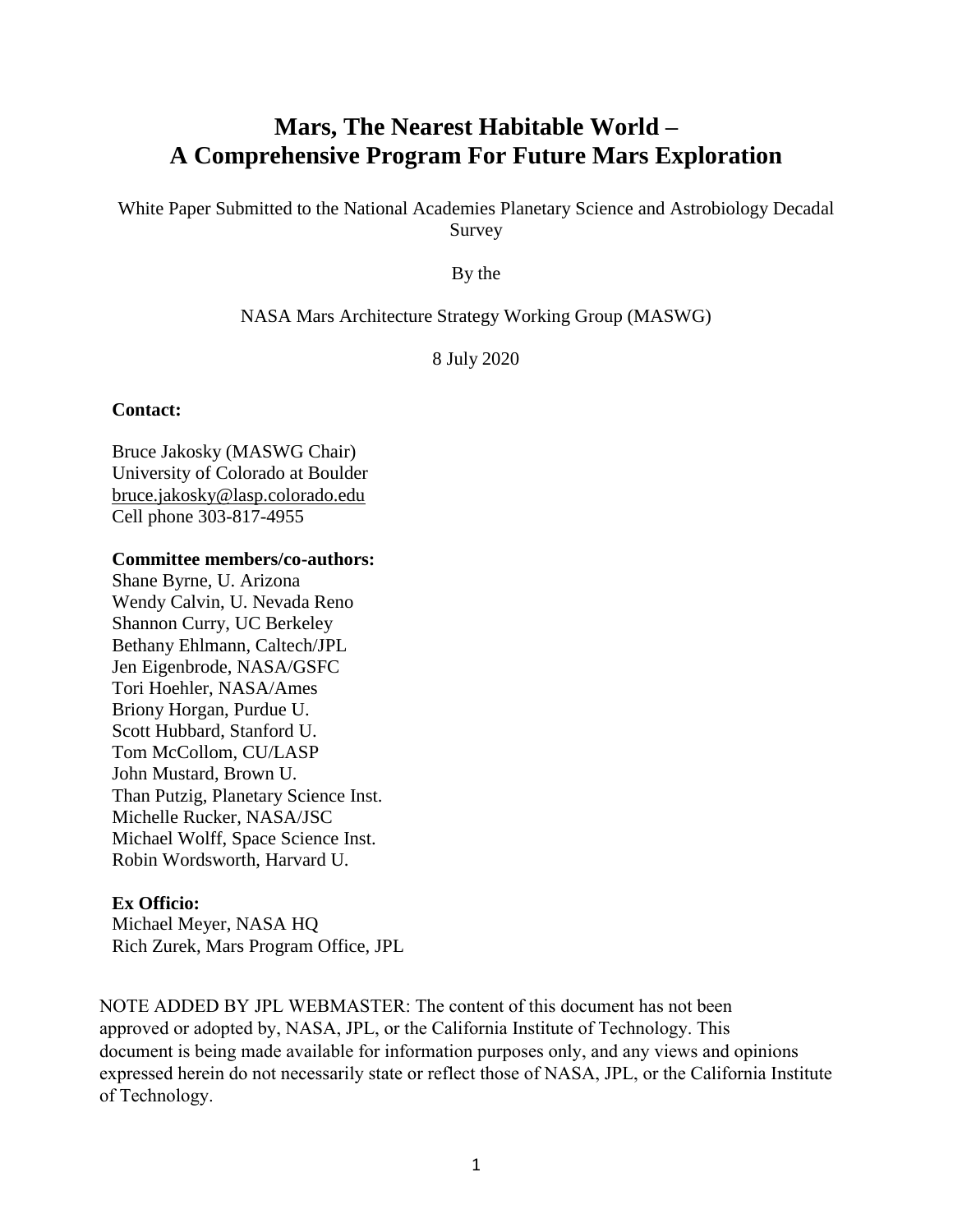#### **I. Introduction**

In response to a recommendation from the NASEM Planetary Science Mid-Term Decadal Survey Committee, NASA chartered MASWG to: (i) Determine what could and should be done in the scientific exploration of Mars beyond (i.e., in addition to or after) the Mars Sample Return campaign; (ii) survey the compelling science addressable by various classes of missions during the period 2020-2035, building on the science goals outlined in *Vision & Voyages* and updated in the *MEPAG Goals Document*; (iii) define mission candidates in various mission classes to guide future Mars Exploration Program planning including, but not necessarily restricted to, missions in the small-spacecraft, Discovery, and New Frontiers categories, which may also be considered by the upcoming Planetary Decadal Survey (2023- 2032); and (iv) define strategic technologies, infrastructure, and partnerships (international and commercial) that can enable compelling science in the specified time horizon, showing their programmatic linkage. MASWG carried out its study in fall 2019 and winter/spring 2020, presented preliminary recommendations to NASA HQ and to the Mars community in June 2020, and at this writing is in process of assembling its full written report and recommendations. In summary:

- Mars has a uniquely accessible physical and chemical record of planetary processes spanning more than 4 billion years. It provides an unparalleled opportunity to study the climate, geology, geophysics, and habitability of a terrestrial planet.
- A distinct and identifiable Mars program within NASA's Science Mission Directorate, separately funded, is necessary to accomplish this compelling science and to help prepare for human missions. A program provides feed-forward on both science and technology development, coordination across missions to achieve the science objectives, coordination with international and corporate partners, and coordination with HEOMD to ensure that objectives necessary to support humans can be attained.
- A Mars program can most effectively address the full range of key science objectives by appropriately utilizing missions in all size classes, in addition to MSR. The key is to match the mission class to the science objectives, spanning the range from small spacecraft up through at least New-Frontiers-class missions.
- Four "mission arc" scenarios were defined in different high-priority science areas *as examples* to demonstrate how a cost-effective Mars Exploration Program could pursue compelling science objectives across a suite of missions over the next fifteen years.

## **II. Science Rationale: Mars Is A Compelling Target For Both Science And Exploration**

Mars has a uniquely accessible archive of the long-term evolution of a habitable planet. The well-exposed 4-billion-year record of physical and chemical planetary processes is unique in the solar system because of its preservation, accessibility, and importance to understanding planetary habitability. This record includes planetary formation, impact bombardment, interior and crustal processes, atmospheric and climate evolution, and potentially the origin and evolution of life on another planet.

Mars presents outstanding access to environments fundamental to the search for past and/or present signs of life. Evidence for prebiotic chemical evolution and the origin of life has been almost entirely erased from Earth, but diverse geologic terrains from this era are preserved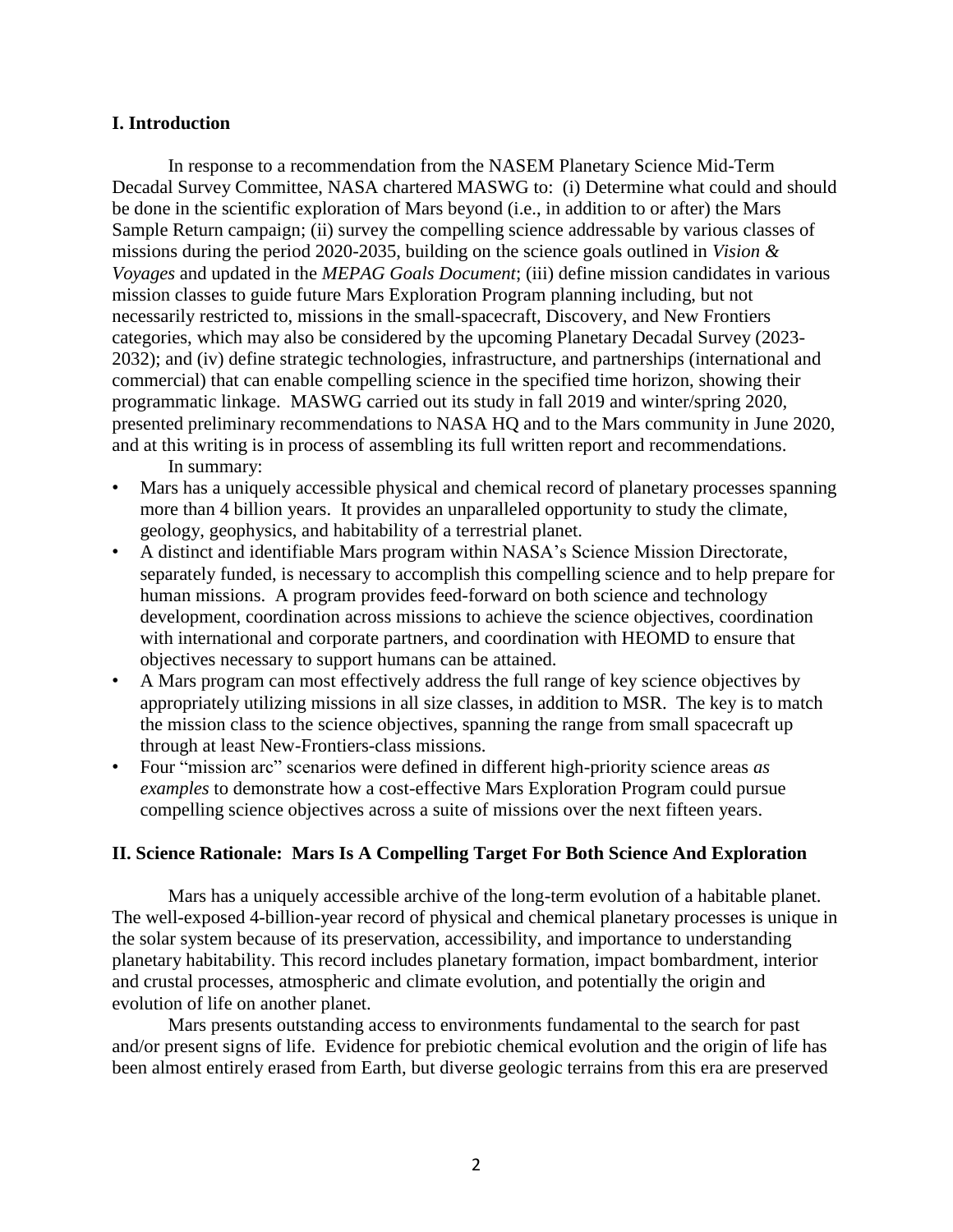and accessible on Mars. Whether life ever existed or not on Mars will inform our understanding of the origin(s) of life on Earth and beyond.

Mars offers an unparalleled opportunity to study climate and habitability as an evolving, system-level phenomenon. The Martian climate has evolved dramatically through time, from an initial state with abundant liquid water to today's cold and dry surface. Mars exploration has shown us that habitability is a *time-dependent* phenomenon governed by interacting processes that occur over a range of spatial and temporal scales. The longevity and accessibility of Mars' rock and volatile record allows us to study how interior, atmospheric, and impact processes together drive climate and habitability, and their evolving nature. The present climate is observable directly, and the record of past climate is stored in the volatile deposits of the polar caps, the crustal rock record, and today's atmosphere; this ancient record has been largely lost on the Earth.

Mars is the best place in our solar system to study the first billion years of evolution of a habitable terrestrial planet. Access to relatively pristine terrains that record the end of planetary formation, the coupled early geophysical and geological history, the early evolution of an atmosphere, and the potential for an origin of life is unparalleled. These processes cannot be studied in the same way on the Earth or Venus due to the paucity of unaltered ancient materials, nor on the Moon or Mercury due to the absence of coupling with atmospheric evolution and habitability. Additionally, the ancient terrains on Mars are readily accessible to scientific study.

Outstanding opportunities for elucidating the climate, prebiotic and possible biological history of Mars informs our understanding of the evolution of exoplanets. Processes operating at Mars have operated and may be operating currently on many planets around other stars. Mars is the only place with that record where the relevant processes can be studied in detail. These fundamental problems of planetary evolution bring together our understanding of Earth, the terrestrial planets of our solar system, and beyond.

Finally, Mars is a compelling destination for human exploration and science/exploration synergies. After the Moon, Mars is the next-most-accessible destination for humans. Future human exploration and science investigations at Mars are complementary activities that can leverage advancements from each other. New science investigations (such as understanding the dust cycle and the formation of lower-latitude ice deposits) support planning of human exploration activities. In turn, the arrival of humans at Mars will dramatically enhance our ability to achieve big-picture science objectives.

#### **III. Why A Mars Program Is Needed**

Justification for Mars having a separate program has scientific, programmatic, and exploration elements:

*Scientific:* Mars provides the best opportunity to explore the full range of processes and properties on terrestrial planets under different boundary conditions from Earth, including interactions between geological, geophysical, climate/atmosphere, space weather, and potential biological processes. Unlike other planets in our solar system (including even the Earth), Mars' entire history is well preserved in an accessible rock record that includes the first billion years. Mars has key similarities with the Earth to allow us to understand the processes that operated, with enough differences to truly test our models and our understanding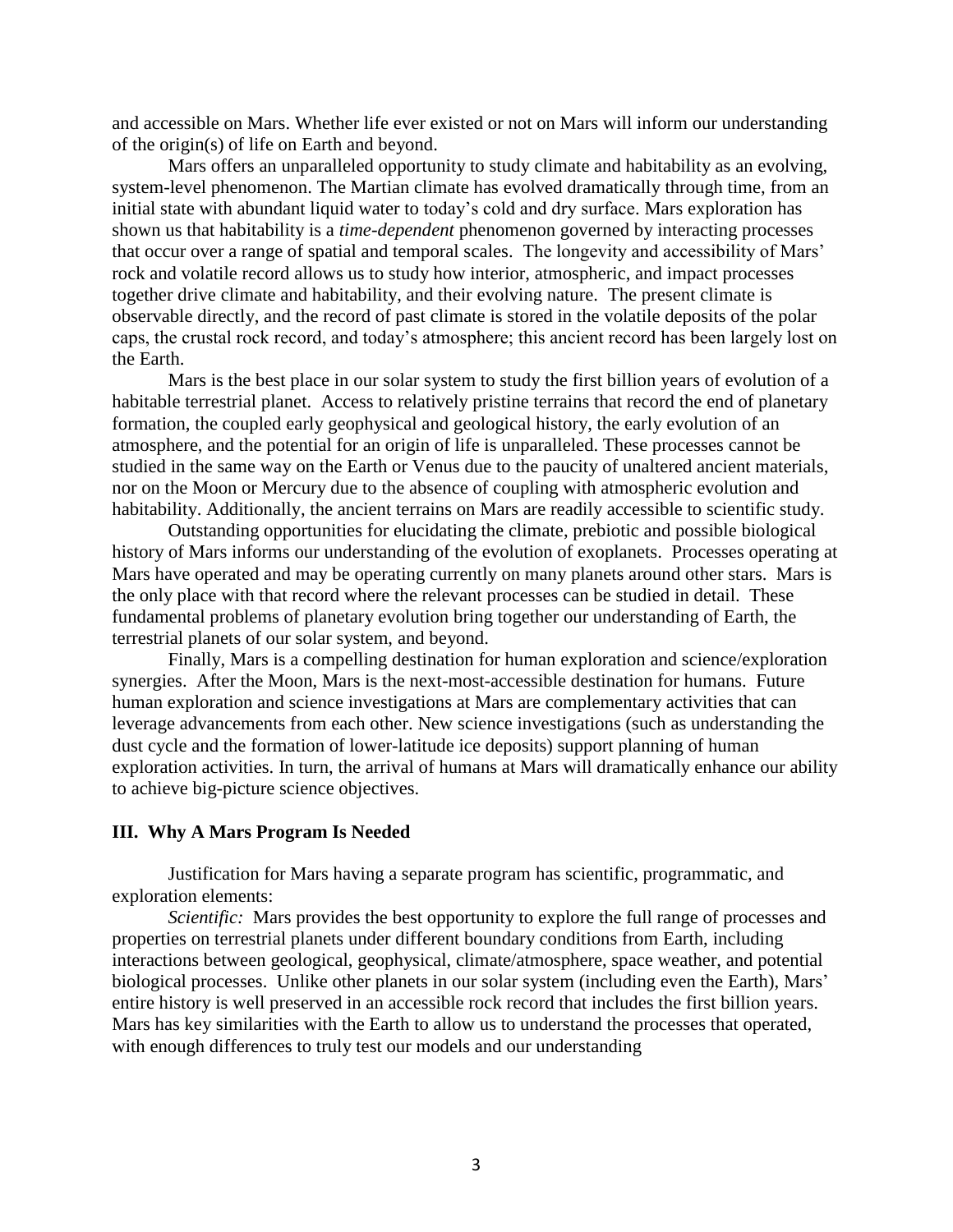*Programmatic:* Mars is accessible enough to allow multiple missions to explore the different components of the Mars environment and their interactions with each other, including straightforward and long-lived access to the surface.

*Exploration:* Mars is NASA's stated long-term destination for human exploration.

Having a separate Mars program allows multiple necessary activities to be performed outside of any single mission:

- Allows coordination and continuity between missions to achieve science objectives beyond what a single mission or even a series of one-off missions could accomplish.
- Provides feed-forward between missions on both science and technology, including use of small spacecraft as proof of concept for innovative approaches or measurements.
- Allows development of infrastructure that can serve multiple missions (e.g., communications relay from orbit, landing-site selection).
- Allows effective negotiation and coordination with international and commercial partners to take advantage of the tremendous global interest in exploring Mars.
- Allows focused development of required spacecraft and instrument technology in advance of mission selection (e.g., Mars Ascent Vehicle (MAV) development for MSR).
- Allows coordination with HEOMD to ensure strong connections between the human and robotic programs for Mars.

# **IV. MASWG High-Level Recommendations**

- 1. Mars Sample Return should proceed as currently planned, as it will produce a major step forward in our understanding of Mars, as envisioned by *Visions & Voyages*.
- 2. NASA should support missions that address fundamental science objectives at Mars in addition to MSR, using the full range of technically viable mission classes. During the MSR era, the emphasis should be on achieving other high-priority science objectives, while developing the needed technologies for going forward.
- 3. To the extent possible, missions and instruments should be openly competed; where specific investigations are desired, objectives can be defined and then opened to competition.
- 4. A robust Mars exploration program will require affordable access to multiple places on the Martian surface and affordable long-lived orbiters. NASA should invest early to expedite the rapidly evolving small spacecraft technologies and procedures to achieve these capabilities at lower costs than past missions.
- 5. For this next phase of Mars exploration, NASA should retain a programmatically distinct Mars Exploration Program within the Science Mission Directorate. NASA should institute mission or budget lines that can allow Mars-specific missions, from small spacecraft through New Frontiers-class missions, to be strategically integrated into a program, with missions chosen and implemented *as appropriate for the science to be achieved.*
- 6. The relationship between the SMD Mars Exploration Program (traditionally referred to as the "robotic program") and HEOMD campaigns ("human exploration") needs to be further developed. The SMD MEP can provide information and infrastructure needed to enable exploration by humans on Mars in a safe and cost-effective way and can identify the science that such human exploration should pursue when humans are on the planet.

# **V. MASWG Recommendations for a Successful Future Mars Exploration Program**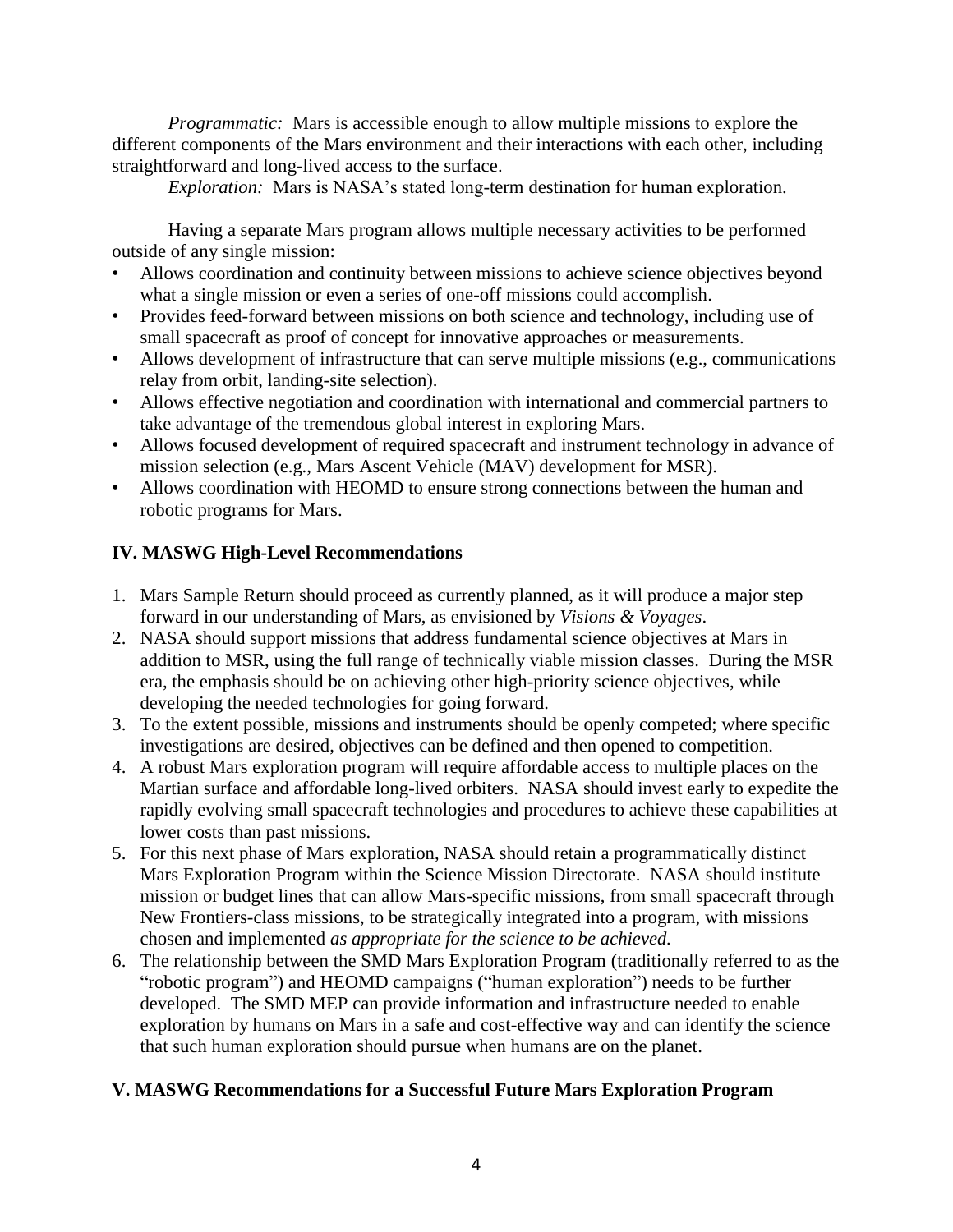MASWG makes the following recommendations for implementation of a successful Mars Exploration Program:

- 1. The guiding principles required to drive the program should include:
	- Address science priorities as defined by the Decadal Survey and by MEPAG;
	- Be responsive to discoveries by ongoing and new missions;
	- Have missions build on each other both scientifically and technologically;
	- Compete missions or payload elements to the extent possible within strategic direction;
	- Inject a sufficient number of flight opportunities to sustain technical capability and to achieve steady progress on key scientific goals; frequent missions may be essential to attracting the commercial sector and international partners;
	- The choice of mission class should be determined by the specific science objectives.
- 2. Program should be sustained at a steady funding level, with commensurate results. The size and scope of the program — and therefore the progress that can be achieved — will depend upon the resources provided.
- 3. Within the Program, NASA should develop a line of PI-led small spacecraft, Discovery and New Frontiers-class missions, competed in a separate program line while addressing strategic goals.
- 4. The Program should have a protected, adequately funded, and competed technology development program to advance instrumentation and developments in key areas (e.g., as is being done for the MAV). The technology invested should be focused and leveraged within NASA and with other agency and commercial entities.
- 5. NASA should develop low-cost approaches for entry vehicles at all size classes, including entry, descent, and landing; for long-lived orbiting spacecraft; and for aerial vehicles, landers, and rovers to provide access and mobility after landing.
- 6. NASA and the Mars community should study the feasibility of adapting the CLPS program to Mars. A successful Mars-focused Commercial Mars Payload Services (CoMPS) could serve as a programmatic vehicle to allow, at reduced cost, development of technologies for future exploration as well as delivery of science payloads.
- 7. NASA and the Mars community should continue to explore, negotiate, and support international collaborations as a means of leveraging flight opportunities to achieve compelling science.
	- Involve the respective scientific communities in the definition and execution of joint missions;
	- To the extent possible, compete missions and instruments to get the best science;
	- Financially support the mission participants adequately to achieve the mission objectives (Instrument Teams, Science Team members, Participating Scientists, Interdisciplinary Scientists).
- 8. NASA should adequately fund the analysis of returned mission data to maximize the scientific return on mission investment and ensure that results can be achieved in timely fashion; extended missions should be supported as long as they make solid scientific progress.
- 9. NASA needs to enhance interactions between the revitalized Mars Exploration Program in SMD and the Human Exploration & Operations Mission Directorate (HEOMD) to define needs and the opportunities to address them. Such interaction would ensure that: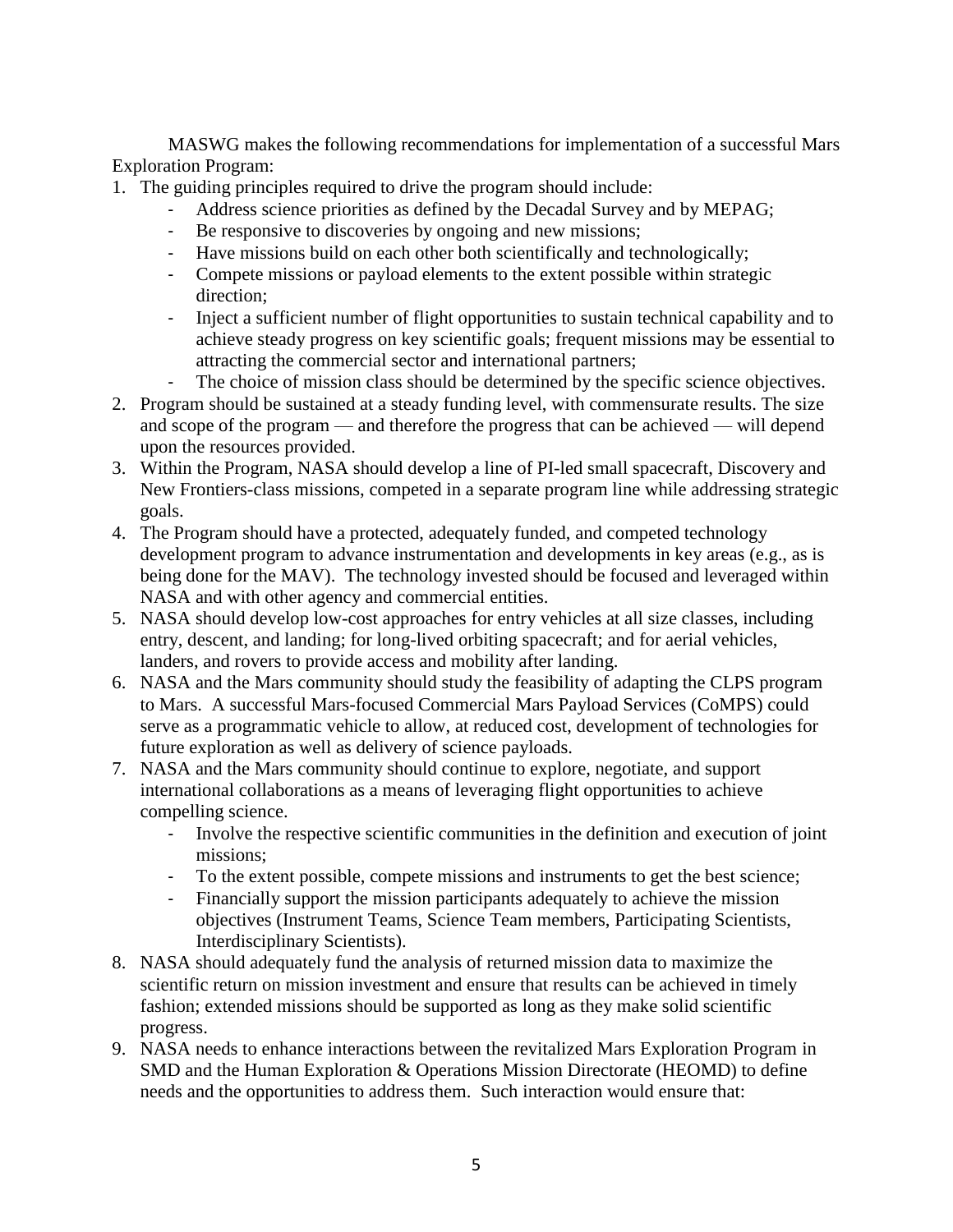- Adequate, accurate, and appropriate information and experience is provided in support of human missions;
- Scientific progress is sustained and advanced by missions with humans.

## **VI. Possible Mission Architectures**

We developed four different prototype science arcs to explore how coordinated sets of missions could be integrated to maximize scientific progress and examine the potential role of missions in different cost/size classes. The four examples demonstrate that a program can be constructed addressing compelling science arcs. There are other potential "arcs"; the ones cited here are meant only to demonstrate that such strategically linked, compelling arcs exist. While the examples were chosen because they address what MASWG believes are high-priority science objectives, the final definition of the future mission architecture should be the result of the program working with the scientific community. Progress along multiple arcs is possible in the next decade, in some cases with the same choice of missions, and the scope of what can be accomplished depends on adequate funding.

In most cases there is a progression (phases) from building on what is known today (e.g., diverse environments) and with existing capabilities to more-capable missions, often after the currently proposed next MSR flight elements are well along. The increased capability is typically driven by the payload as more-complex measurements are needed to follow up earlier discoveries or more-challenging science objectives. (An exception might be the long-term observations of the current climate where a succession of small satellites with a standardized payload, modestly upgraded over time, could achieve much of that goal.)

While individual missions in a mission arc could be achieved through the Discovery/New Frontiers competitive process, inclusion in a strategic program line would ensure a consistent approach with missions building on one another. (New Frontiers should not continue to be closed to Mars missions if missions of that class are prohibited by inadequate funding within this new Mars program.)

The four mission arc examples (detailed in upcoming full report) that were examined are:

- 1. *Diverse habitable environments.* Explore diversity of ancient Mars, following up on the thousands of possible sites identified in orbital data, to understand early planetary evolution and the nature, origin, and timing of environments, habitability, and/or biological potential of Mars.
- 2. *Subsurface structure, composition and life.* The subsurface of Mars is largely unexplored and yet its structure and composition holds many clues to the early evolution of Mars. Further, it could be the final refuge of an early Martian biosphere.
- 3. *Recent climate change as recorded in ice.* Understand Martian ice ages in terms of the distribution and stratification of ice as it was emplaced/removed over the last hundred million years, both in the polar regions and in lower latitudes.
- 4. *Climate variability and process.* Record variability of the current climate from hours to decades and the processes of transport and photochemistry, Sun-Mars interactions, exchange of water, dust,  $CO<sub>2</sub>$  and trace gases.

The missions populating these four arcs were grouped into mission classes (with rough life-cycle cost ranges) of Small Spacecraft (SSc: \$100-300M), Discovery (DSc: \$600-\$1000M), New Frontiers (NFc: \$1000-\$1500M), and Flagship (FLG: >\$1500M). These costs are meant to include launch vehicles/ride accommodation and Phase E funding.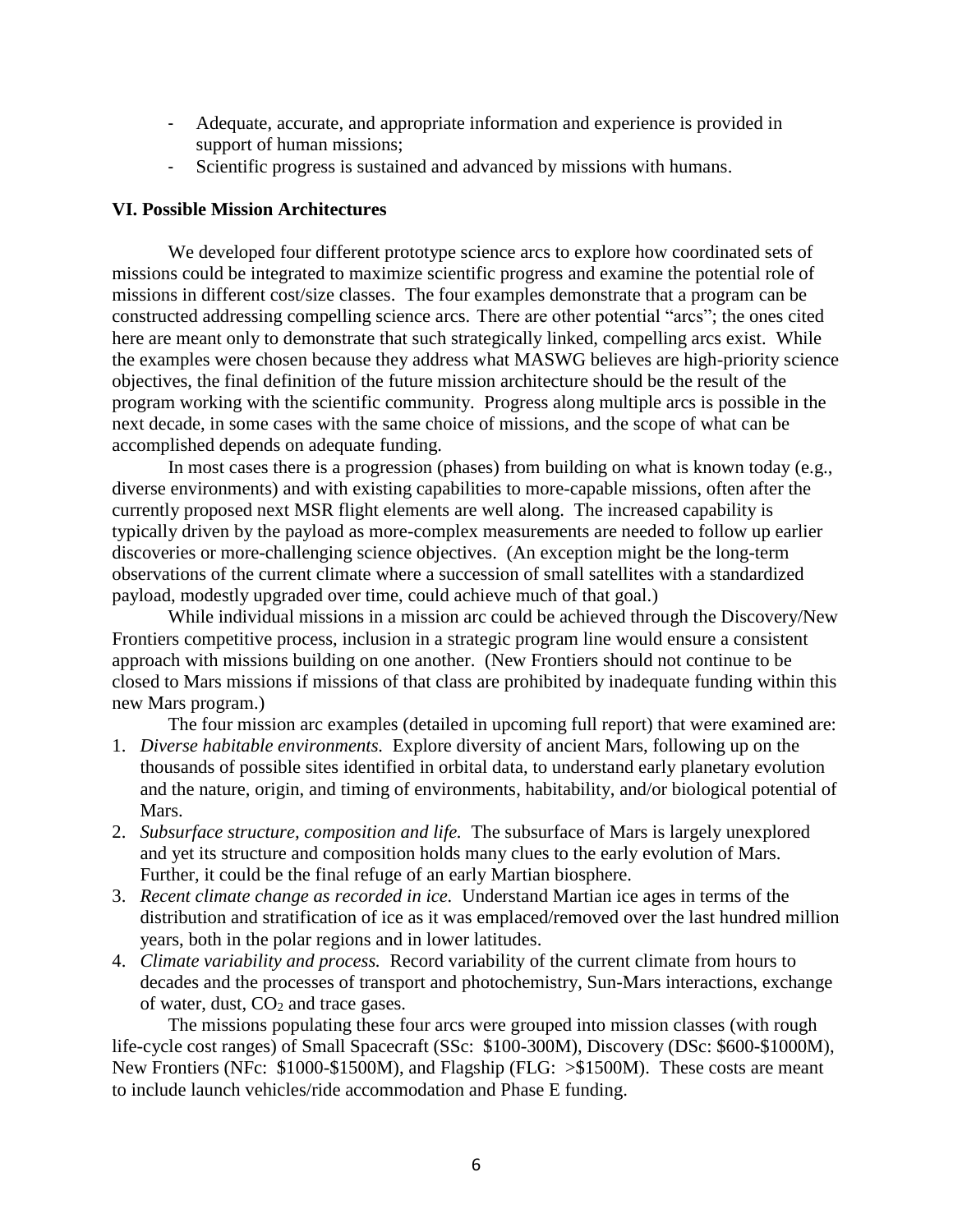Small spacecraft have great potential for carrying out significant Mars science. However, while orbital small spacecraft are viable today, critical technology maturation and development are needed to land meaningful payloads successfully onto the surface at an affordable cost. More-capable missions (Discovery, New Frontiers, Flagships after MSR) would be needed to accomplish the most challenging objectives and discoveries. The means by which commercial entities could provide key services (e.g., transport or communications) and to what extent and on what schedule needs to be investigated and developed; this could be critical to enabling specific science missions in several of the possible mission arcs.

A compelling Mars Exploration Program should pursue two or more mission arcs (these or others) in parallel with Mars Sample Return, dependent on the available funding in a dedicated, separate line for that purpose. Costs have the potential to be shared through both international and commercial collaborations.

A Mars program could achieve key science goals utilizing missions that span the entire range of cost levels. Figure 1 shows an example of the different types of science that can be accomplished with the different mission classes. Most importantly, we need to ensure that each mission class utilized is appropriate for the specific science goals and that the program is designed around the most critical science questions rather than which questions can be answered utilizing a given size class.

| <b>Science Goal Mission Element</b>                                                                                                 | M-Arc SSc DSc |  |  |
|-------------------------------------------------------------------------------------------------------------------------------------|---------------|--|--|
| Orbit-based characterization of atmospheric circulation, transport processes                                                        | 3,4           |  |  |
| Transport of dust/aerosols and their relationship to atmospheric escape and climate                                                 | 4             |  |  |
| Low-altitude global magnetic field survey, gravity mapping                                                                          | 2             |  |  |
| Environmental transitions in the ancient record by high resolution orbital imaging<br>spectroscopy                                  | 1             |  |  |
| In-situ geophysics (subsurface ice/water w/ resistivity, GPR; seismo., magnetism)                                                   | $\mathcal{P}$ |  |  |
| In situ surface-atmosphere boundary layer interactions (trace gas measurements)                                                     | 4             |  |  |
| In situ, mobile geological explorers for characterizing ancient habitable<br>environments, environmental change, organics detection | 1             |  |  |
| Global orbital radar mapping of ice reservoirs                                                                                      | 3             |  |  |
| In situ mid-latitude ice sampling for characterization                                                                              | 3             |  |  |
| In situ polar layer deposit climate record determination                                                                            | 3             |  |  |
| In situ geochronology for Martian and solar system chronology                                                                       | 1,2,3         |  |  |
| In situ life/organics detection in Martian ice, deep subsurface                                                                     | 1,2,3         |  |  |
|                                                                                                                                     |               |  |  |

possible or partial priority science at this class achieves priority science at this class

*Figure 1. Example science objectives that can be addressed with different mission size classes. Mission arc designations are tied to the four arcs listed above.*

Although we haven't attempted to determine realistic life-cycle costs or year-by-year cost profiles, rough estimates of the cost of the potential program that we've outlined can be made (Figure 2). Note that (i) a viable program should pursue elements of at least two mission arcs, (ii) there is no prioritization intended here between the mission arcs or against other possible arcs, (iii) costs do not reflect possible international contributions or commercial partnerships, (iv) lower costs before 2030 reflect accommodation of Mars Sample Return while building to post